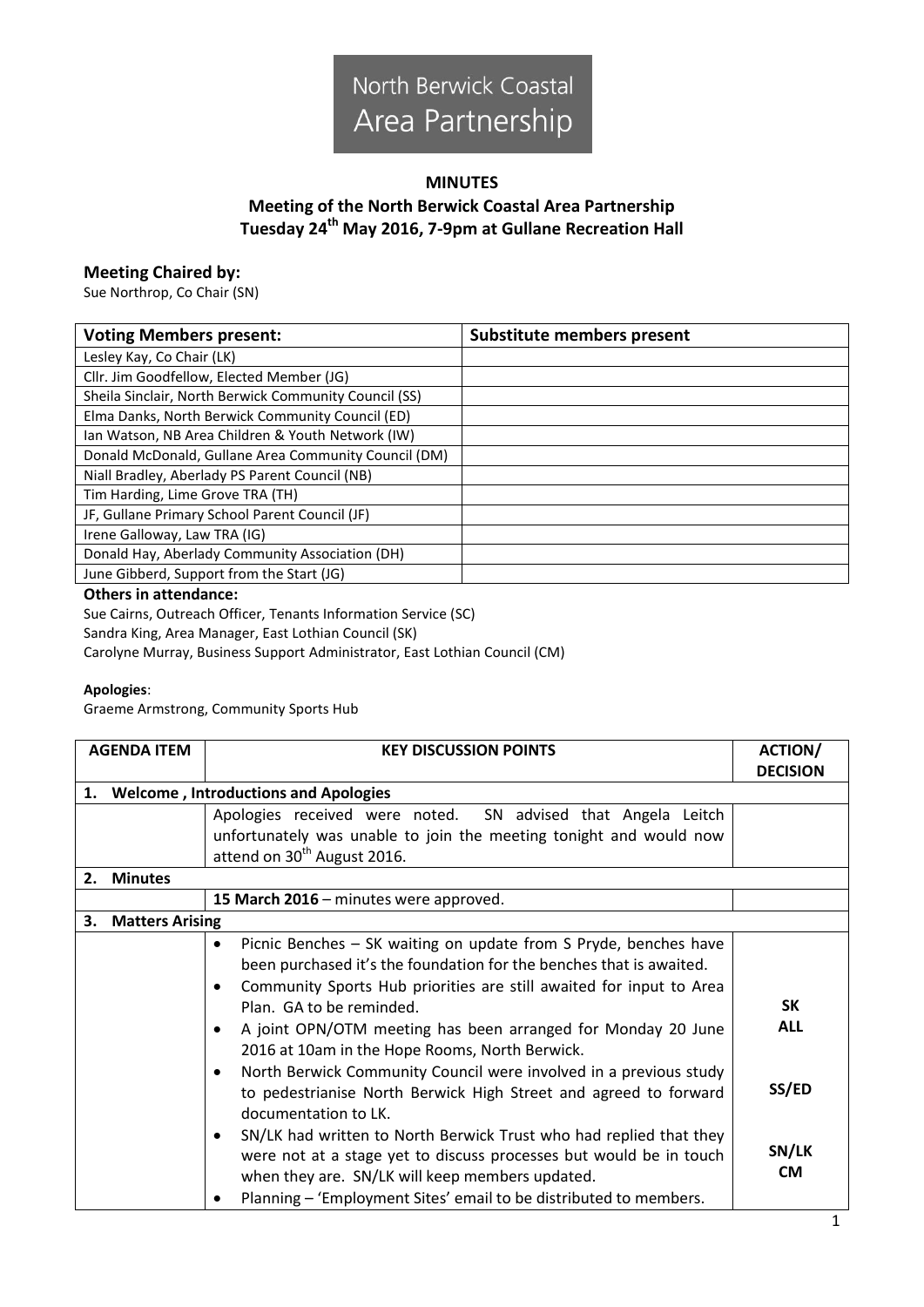| <b>AGENDA ITEM</b>                                                                                             | <b>KEY DISCUSSION POINTS</b>                                                                                                                                                                                                                                                                                                                                                                                                                                                                                                                                                                                                                                                                                                                              | <b>ACTION/</b><br><b>DECISION</b> |  |  |  |
|----------------------------------------------------------------------------------------------------------------|-----------------------------------------------------------------------------------------------------------------------------------------------------------------------------------------------------------------------------------------------------------------------------------------------------------------------------------------------------------------------------------------------------------------------------------------------------------------------------------------------------------------------------------------------------------------------------------------------------------------------------------------------------------------------------------------------------------------------------------------------------------|-----------------------------------|--|--|--|
|                                                                                                                | 4. Progress Update                                                                                                                                                                                                                                                                                                                                                                                                                                                                                                                                                                                                                                                                                                                                        |                                   |  |  |  |
|                                                                                                                | SK advised that there is approximately a £5,000 under spend for last<br>financial year which was carried forward but would have to be spent this<br>year.                                                                                                                                                                                                                                                                                                                                                                                                                                                                                                                                                                                                 |                                   |  |  |  |
|                                                                                                                | Disabled Go £1,000 funding request had been raised at area partnership<br>meeting in November 2015 but was agreed to be carried forward to the<br>new financial year for consideration. SK asked if the members would be<br>happy to support from the under spend and confirmed that the proposal                                                                                                                                                                                                                                                                                                                                                                                                                                                         |                                   |  |  |  |
|                                                                                                                | meets area plan objectives of reducing inequalities and improving access.<br>It was agreed to circulate further information to the members and a<br>decision be reached at the extra meeting on 28 <sup>th</sup> June 2016.                                                                                                                                                                                                                                                                                                                                                                                                                                                                                                                               | <b>CM</b>                         |  |  |  |
|                                                                                                                |                                                                                                                                                                                                                                                                                                                                                                                                                                                                                                                                                                                                                                                                                                                                                           |                                   |  |  |  |
| Update on the Budget 2016-17<br>5.<br>SK confirmed that the budget for this financial year remains at the same |                                                                                                                                                                                                                                                                                                                                                                                                                                                                                                                                                                                                                                                                                                                                                           |                                   |  |  |  |
|                                                                                                                | levels as last year along with an additional £100,000 for educational<br>initiatives to raise attainment. SK noted that this additional money has<br>been built into the area partnership budget for the next 3 years and is<br>new money in addition to the budgets allocated to Education. SK and LK<br>are attending the cluster head teachers meeting on 25 May to start<br>discussions as this money is to be allocated in partnership with schools.                                                                                                                                                                                                                                                                                                 |                                   |  |  |  |
|                                                                                                                | £100,000 Amenity Services<br>£50,000 Roads - capital expenditure<br>£50,000 General (non-recurring)<br>£100,000 Educational initiatives to raise attainment                                                                                                                                                                                                                                                                                                                                                                                                                                                                                                                                                                                               |                                   |  |  |  |
|                                                                                                                | Water Fountains - this project was allocated £5,000 last year but didn't<br>go ahead because current fountains don't meet health and safety<br>guidelines and the work to bring these in line can't come from the<br>Amenity Services budget as originally planned. There hadn't been much<br>of a response to the email to members requesting feedback, only 1<br>specific request received from Aberlady to reinstate the small lion<br>fountain on the green. ED noted that NBCC had looked at this issue<br>previously and costs had been prohibitive when taking into account<br>public liability insurance, cost of water and maintenance costs. SN added<br>that this can be considered during the prioritising discussion at our next<br>meeting. |                                   |  |  |  |
| <b>Prioritising, Decision Making and Budget Allocation Process</b><br>6.                                       |                                                                                                                                                                                                                                                                                                                                                                                                                                                                                                                                                                                                                                                                                                                                                           |                                   |  |  |  |
|                                                                                                                | Members met in geographical groups to review their area plan priorities<br>including short, medium and long term actions.<br>Due to the low<br>attendance at the meeting the number of people discussing the priorities<br>meant some areas were underrepresented. The process of prioritising<br>will continue at the next meeting.<br>SN reminded those present that the area partnership has an important                                                                                                                                                                                                                                                                                                                                              |                                   |  |  |  |
|                                                                                                                | role in prioritising actions in the plan together with decision making on<br>short-term budget spend.                                                                                                                                                                                                                                                                                                                                                                                                                                                                                                                                                                                                                                                     |                                   |  |  |  |